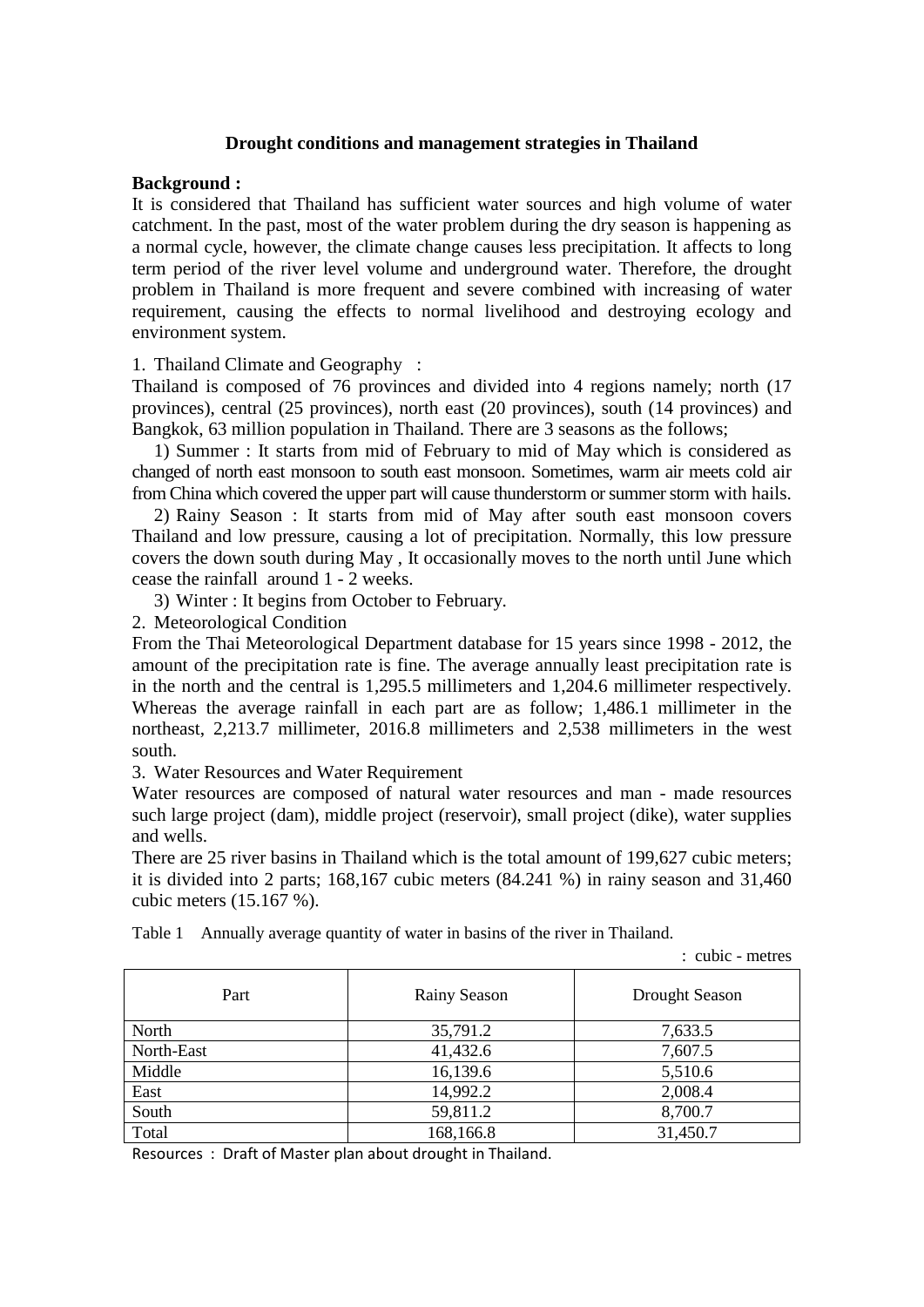The priorities of water requirement are as follows:

1. Agriculture Sector : It is utilized for the significant crops and livestock such as rice, potato, rubber, palm tree, sugar cane, corn, cow, pig, chicken and fisheries

2. Water for Consumption and Utilization

3. Water for Tourism Industry

4. Water for Industrial sector such as frozen food, chemical industry, material coating industry

Due to climate change situation caused severe affected to the agricultural sector especially farmers, the shorter period of rainfall means long period of drought. The less amount of rainfall in the upper north is also has an effect on a smaller amount of water volume in the dams and reservoirs throughout the country. It is inadequate water supply for consumption and agriculture segment particularly water sources out of irrigated areas. The consequence effect is drought and lack of water in many areas. From the statistics during  $2007 - 2013$ , in average 59 provinces, 14.9 millions of people 614,680 acres and loss value the amount of 23.20 millions affected by drought.

| Year | Area of drought<br>(Province) | Vulnerability |                             |               |
|------|-------------------------------|---------------|-----------------------------|---------------|
|      |                               | People        | Agricultural area<br>(acre) | Value (US.\$) |
| 2007 | 66                            | 16,754.980    | 540,047.2                   | 6,109,203.1   |
| 2008 | 61                            | 13,298,895    | 209,999.6                   | 3,200,888.5   |
| 2009 | 62                            | 17,353,358    | 237,773.6                   | 3,337,853.2   |
| 2010 | 64                            | 15,740,824    | 686,741.2                   | 43,598,997.7  |
| 2011 | 55                            | 16,560,561    | 324,672.0                   | 4,062,376.2   |
| 2012 | 52                            | 15,234,597    | 594,604.8                   | 12,297,552.2  |
| 2013 | 58                            | 9,066,185     | 1,708,918.8                 | 89,802,429.3  |

Table 2 Satistic of drought between 2007 to 2013

Resources : Department of Disaster Prevention and Mitgation

### **Drought monitoring and early warning systems :**

1. Drought problem and affected areas

Drought is normally happened because rain delay in water shed areas for long period together with the expansion of community areas, agriculture farmland inside and outside irrigated areas and economic activities. The increasing of requirement of flesh water during dry season, while the capacity of water source development projects such as large, medium and small reservoir or natural water source is not sufficient for agriculture, consumption and industry. The following examples are drought in each region;

1.1 Northeastern Region (Mekong Chi River Basin) The geography and water source in this region has large amount of water volume, however, the water source development is low level. Therefore, the region is lacking water source during rainy season and could not drain during dry season. Additionally, the decentralization authority to local administration organization of water supply management at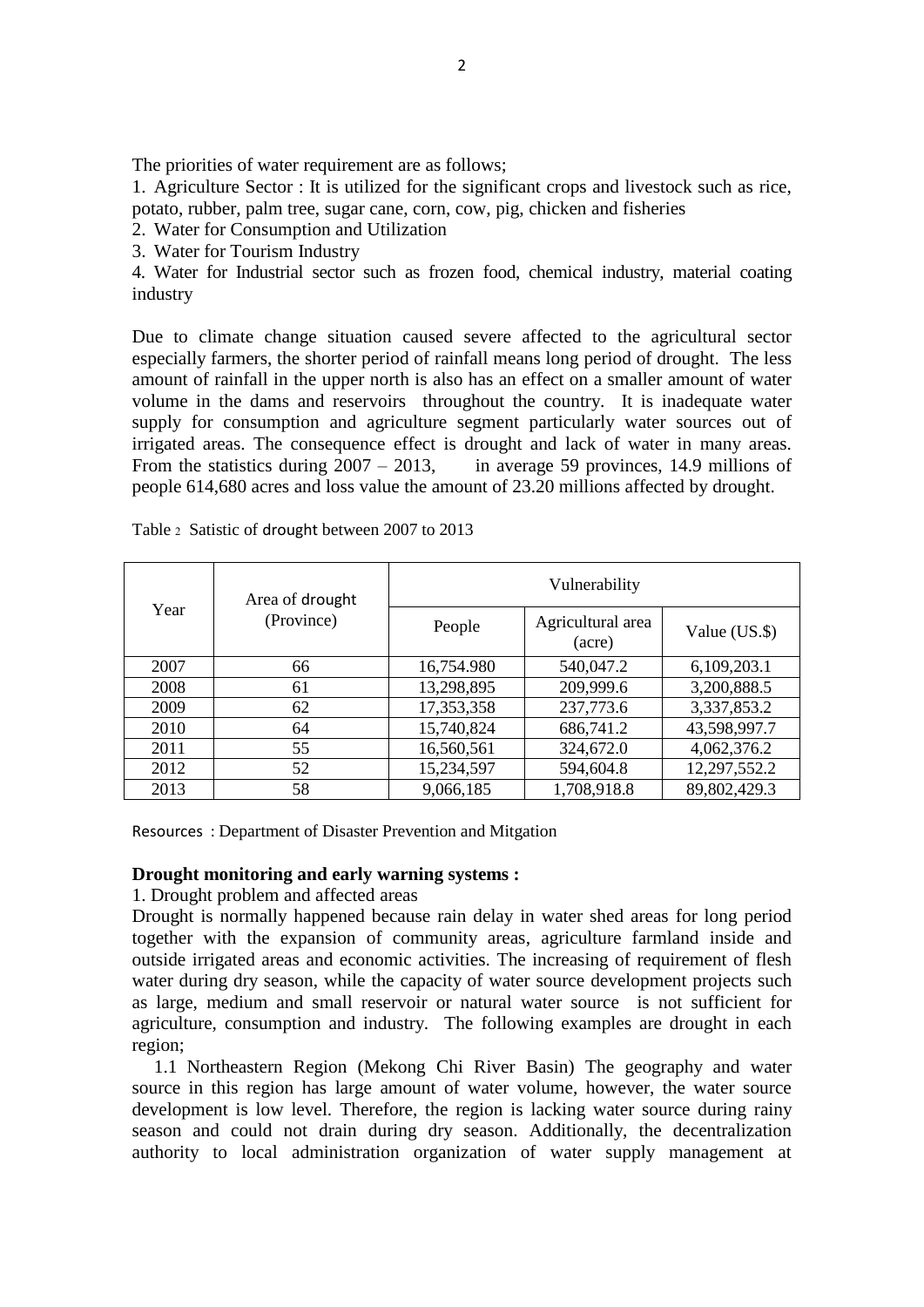community, underground water and irrigation system, shortage of official in charge and budget for maintenance.

1.2 North Region (Ping, Wang, Yom, Nan River Basin) The water is insufficient and drought is directly originated from long delay of rain fall affected to outside irrigated areas. In general the farmers cultivate their farmland during rainy season except the farmland in water shed area or small scale irrigated areas. The problem of water insufficient originates from outside irrigated areas or even the irrigated areas, there are still chances of drought because of several water consumption activities and high volume of cultivation.

1.3 Central Region (Chao Phraya River Basin) This river basin has many paddy fields and cultivation areas more than the capacity of water sources together with the utilization as industrial estate or residential areas. Some irrigated areas are utilized for paddy fields at least twice a year, so the agencies concerned have tried to utilize and develop underground water which is still not sufficient.

1.4 Western Region (Bang Pa kong River and Prachin Buri River Basin) There are two causes of insufficient water ; 1. consumption and 2. plant cultivation. In the branch of Bang Pa Kong River Basin and branch of Klong Ta Lad River Basin are the prone areas of risk for insufficient water for consumption whereas the branch of Klong Ta Lad river basin is prone area of risk of lack of water for plant cultivation.

Besides of natural phenomena is the main cause of drought, the environmental changes and imbalance of ecology system such as deforest is also the significant factor for drought. There are a lot of water in the water source during rainy season and drought in the dry season. The accumulated sediments caused ineffective water catchment system.

1.5 South Due to this region does not develop large scale water source project which are not enough for water catchment system during dry season. Normally there are only small and medium water source development project. Most of the water for consumption problems occurs during March - April.

2. Definition of Drought

It is defines as the lacking of drinking water, water for consumption, water for plantation in some areas for long period causing losses and large affects to communities. The causes may be derived from natural phenomenal or man- made disaster.

#### 3. Affected Factors to drought severity

The drought severity factors depend on humidity, soil moisture, length of drought and drought expanded areas. (Pranee and Smith 2009 and Thirawong 2010) The additional explanation regarding the average annual precipitation rate and humidity are significant factors for drought. The more precipitation and humidity, the less drought. Types of soil are also reduce drought such as loose soil and marl. Besides, the irrigated areas are less affected by drought. The GIS is also design by using overlay and spatial analysis. Drought risk prone areas divided into 4 levels; most high risk, moderate, risky and least risk. The related factors of drought are as follows;

- 1) Average annual precipitation rate
- 2) Irrigated areas and water sources
- 3) Cover cropping
- 4) Drainage Soil
- 5) Land Using
- 6) Density of river basin and branches
- 7) Drought Statistics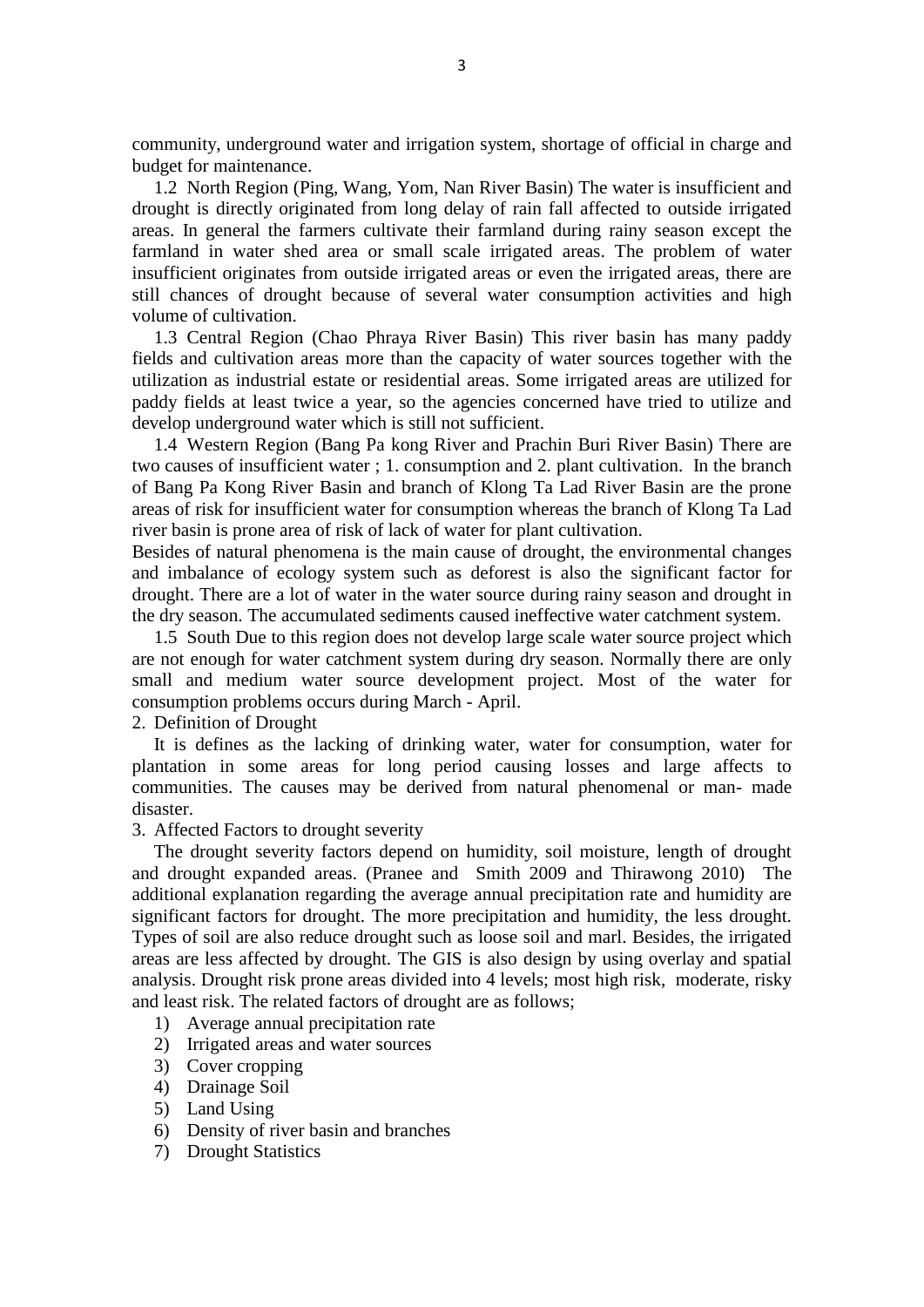4. Criteria and Analysis System

From the 7 above mentioned factors are analyzed for drought hazard mapping under the GIS system and weighting under the following rating;

Most High Risk : more than 80 Moderate : 56-80 Risky : 30-55 Least risk : less than 30

5. Drought affected areas

On October 2012 - May 20 2013, there were 56 provinces, 588 districts, 3,958 subdistricts, 37,820 villages affected by drought ; 20 provinces in the northeast, 18 provinces in the north, 7 provinces in the south and east and 4 provinces in the central. Source : Department of Disaster Prevention and Mitigation, Ministry of Interior 6. Drought Mitigation and Preparedness

6.1 Conduct Drought Risk Assessment : The main agencies concerned such as Thai Meteorological Department, Department of Royal Irrigation, Department of Land Development and Department of Agricultural Extension, Department of Water Resources, Department of Groundwater Resources, Department of Disaster prevention and Mitigation, Provincial Office, District Office, Local Administration Authority and Bangkok Metropolitan Authority have assessed and analyzed risk factors and possibilities of drought that will affect to the public properties and environment in order to resolve and acquire proper measures regarding drought.

6.2 Update Drought Database and Hazard Mapping : Department of Water Resource, Department of Underground Water Resource, Department of Forest, Department of Natural Parks, Wildlife and Plant Conservation, Department of Disaster Prevention and Mitigation, Department of Royal Irrigation, Department of Land Development, Department of Agricultural Extension, Department of Groundwater Resource, Thai Meteorological Department, Provincial Office, District Office, Local Administration Authority and Bangkok Metropolitan Authority have verified, updated, prepared drought hazard mapping of drought and prepared water sources map.

6.3 Mobilize human Resource and equipment for drought : All main relevant agencies such Department of Disaster Prevention and Mitigation, Thai Meteorological Department, GISTDA, Department of Royal Irrigation, Department of Land Development, Department of Agricultural Extension, Department of Groundwater Resource, Thai Meteorological Department, Provincial Office, District Office, Local Administration Authority and Bangkok Metropolitan Authority will mobilize human resources and equipment during drought.

6.4 Develop Drought Database and GIS System : All main relevant agencies such Department of Disaster Prevention and Mitigation, Thai Meteorological Department, GISTDA, Department of Royal Irrigation, Department of Land Development, Department of Agricultural Extension, Department of Groundwater Resource, Thai Meteorological Department, Provincial Office, District Office, Local Administration Authority and Bangkok Metropolitan Authority will develop drought database system and link it to each other.

6.5 Develop Drought Monitoring and forecasting System : The main relevant agencies such the Permanent Secretary Office of ICT, Department of Disaster Prevention and Mitigation, Department of Royal Irrigation, Department of Agricultural Extension, Department of Land Development, Department of Public Relations,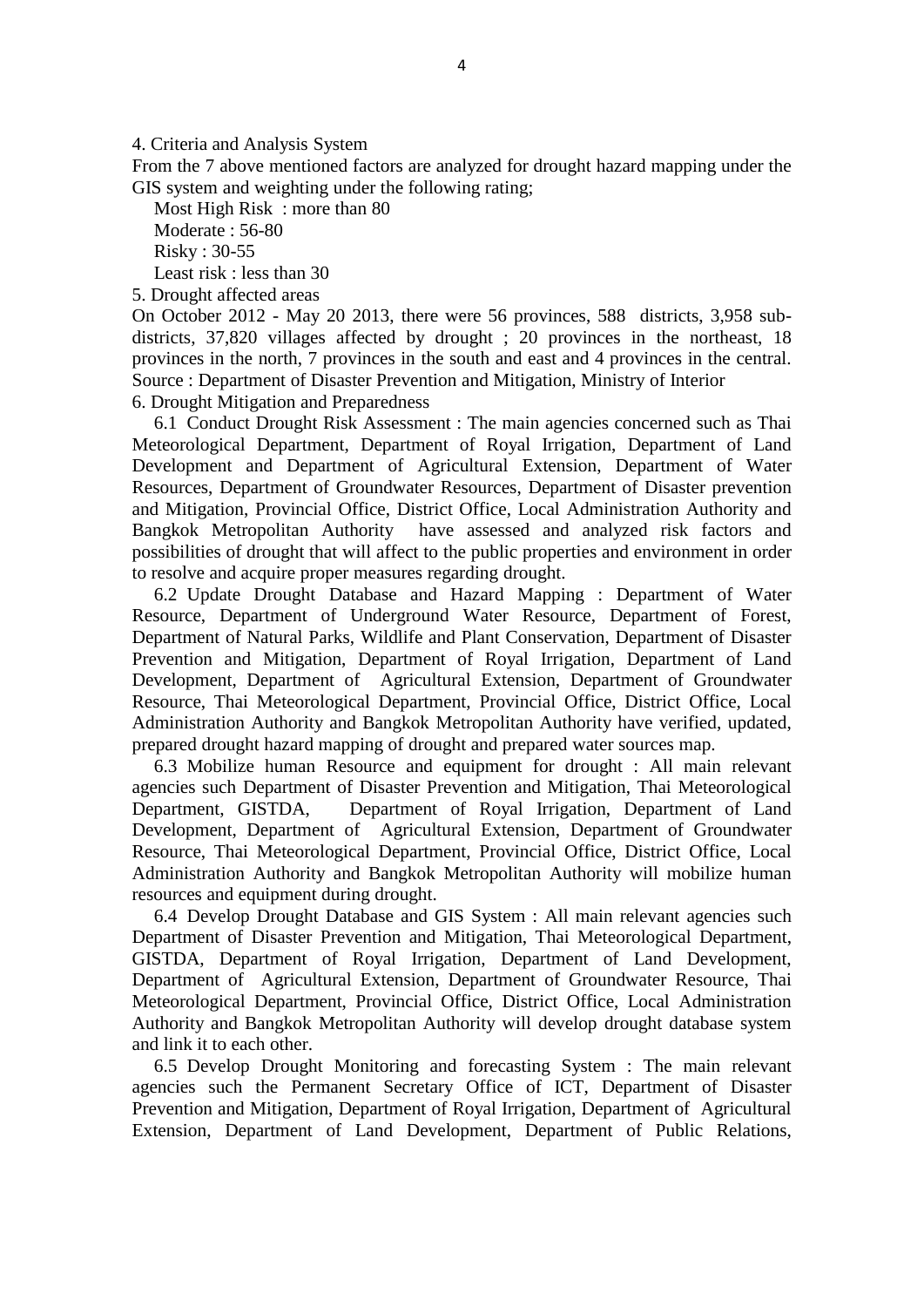Provincial Office, District Office, Local Administration Authority and Bangkok Metropolitan Authority will develop drought monitoring and forecasting system.

6.6 Promote and Raise Public Awareness : The Permanent Secretary Office of Ministry of Education, and other relevant agencies concerned will promote, release, create public awareness regarding the drought situation to the students, youth and people.

6.7 Arrange Lesson Learned : All relevant agencies will gather all lesson learned in the past and the important measures for drought prevention in order to have well preparation regarding drought management in the future.

### After Drought

There are 3 measures after drought occur as the follows;

- 1. Survey and Prepare List of Victim: After drought, the agencies will survey, prepare list of victim, collect loss damages and issue loss certificate for victim compensation.
- 2. Conduct Livelihood and Occupation Rehabilitation : There are several agencies concerned such as the Permanent Secretary of Ministry of Labor, the Permanent Secretary of Ministry of Public Health, the Permanent Secretary of Ministry of Agriculture and Cooperatives, the Permanent Secretary of Ministry of Human Development and Social Security, Provincial Office, District Office and BMA will conduct livelihood and occupational rehabilitation.
- 3. Conduct Initial Rehabilitation : After disaster the local administration authorities will provide initial assistance under their budget, in case of the large scale disaster and beyond their authorities they will request the compensation under Ministry of Finance's regulation.

### **Vulnerability assessment :**

The main cause of drought is low level of water source in the reservoirs which will effect to agricultural sector and water for consumption such water supply in household and industry sector.

## 1. Agricultural Sector

The paddy filed in Thailand is considered main land using as 70 %, farm crops 20 % and other 10 %. Most drought always happens in the northeast especially outside irrigated area around 3.28 million rai. The vulnerable people are farmers which often affect by drought.

# 2. Water for Consumption

Most of problem is often occur in the rural areas which could not have water supply system such as mountainous or island areas (approx 20 %) Therefore, the replacement water supply system is prepared by small water sources such as dike, dam, reservoir and underground water. The affected group is farmer family in remote areas.

## **Emergency relief and drought response :**

Chart 1 : Structure of The Provincial Emergency Operation Center (EOC)



Resources : Department of Disaster Prevention and Mitgation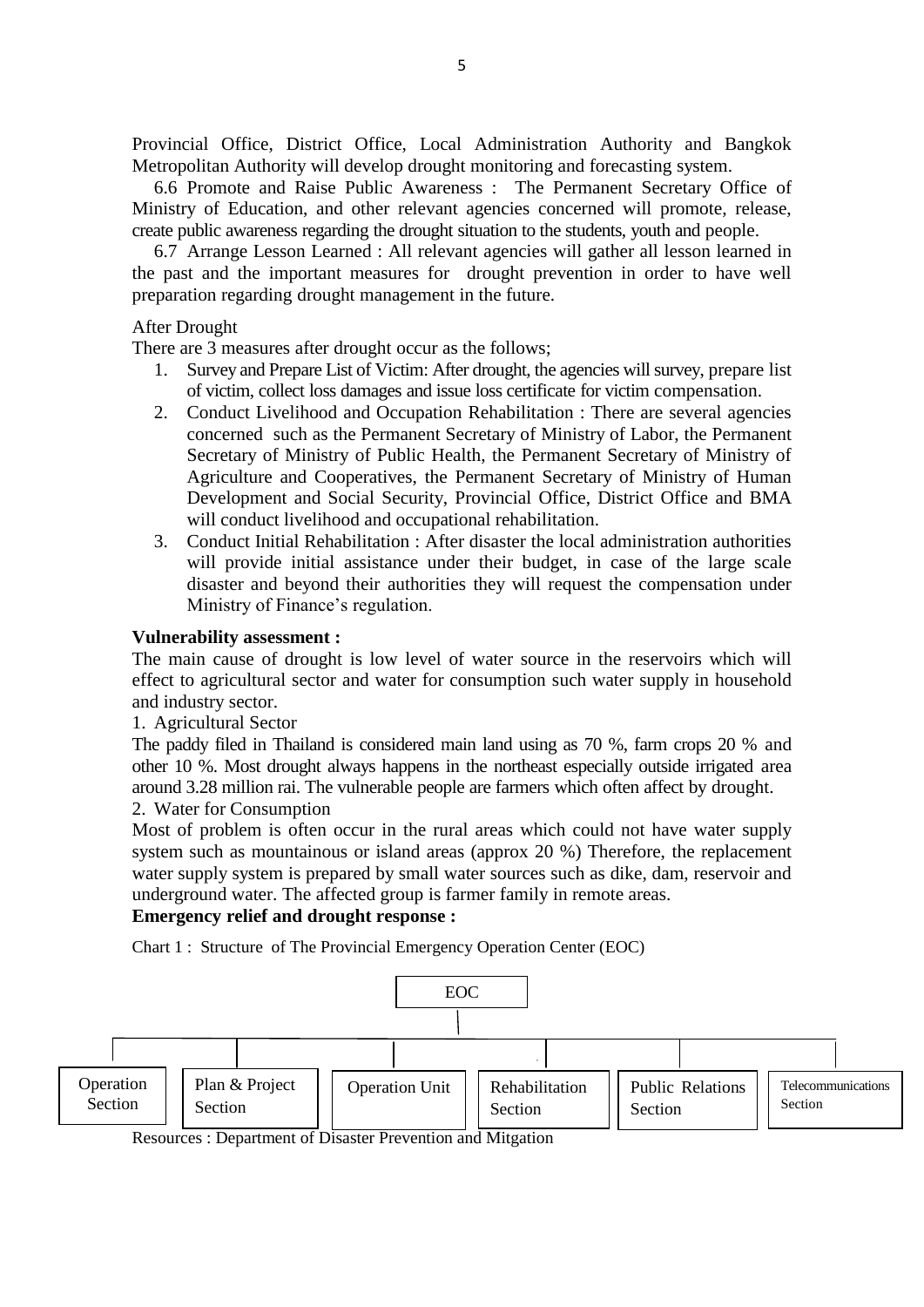The Provincial Emergency Operation Center (EOC) which chaired by the provincial governor will command all relevant agencies at the provincial, district and local administration authority as the follows ; (Chart 1-2)

- 1. Provide Public Relations and update drought situation of water saving measures for agricultural sector and consumption.
- 2. Mobilize Emergency Response Team for providing assistance and surveying initial damage assessment
- 3. Support and mobilize Tools& Equipment such as water pumps, water trucks and food for cattle.
- 4. Request assistance from the other government sectors such as artificial rain for farmer, water container.
- 5. Survey initial damages and provide victim compensation budget, in case it is beyond the capacity of the provincial level it will provide support under Ministry of Finance's Regulation

# **Practices to alleviate drought impacts :**

The Water Management System for drought of Thai Government in 2013 and the cabinet resolution dated 12 February 2013 designated Ministry of Interior by Department of Disaster Prevention and Mitigation, Ministry of Agriculture and Cooperatives and relevant agencies to operate under single command system by 2P and 2 R measures. (Prevention, Preparation, Response, and Recovery) Accordingly, the 14 Ministers are in charge for drought management in 29 provinces such monitor, follow up and implement and collaborate with Ministry of Agriculture and Cooperatives for artificial rain together with short term & long term measures such as water distribution, well digging, canal drainage.

There are 4 measures for flood response of all relevant agencies as the follows;

- 1. Maximum Water Utilization especially for consumption
- 2. Water Accessibility such as groundwater and water distribution
- 3. Operation system under the 2P2R measures
- 4. The Provincial Governor is in charge as the commander under single command system

In the short term activity/plan (90 days) the cabinet resolution approved 21 million dollars to solve drought problem and designated related agencies concerned such as National Water Management Committee, Ministry of Interior and etc. to prioritize and accelerate victim assistance.

In addition, the data warehouse of water management is established by the academic and private sector for decision makers for drought solving and collaborated with private sector for water distribution in remote areas.

### **The need for knowledge and skills on drought management :**

In order to solve the drought problem according to each river basin or region, it is necessary to provide appropriate knowledge dissemination in a holistic way as the follows into two level;

- 1. Public Sector
	- 1.1 Policy Maker Level (Central Government/ Ministry)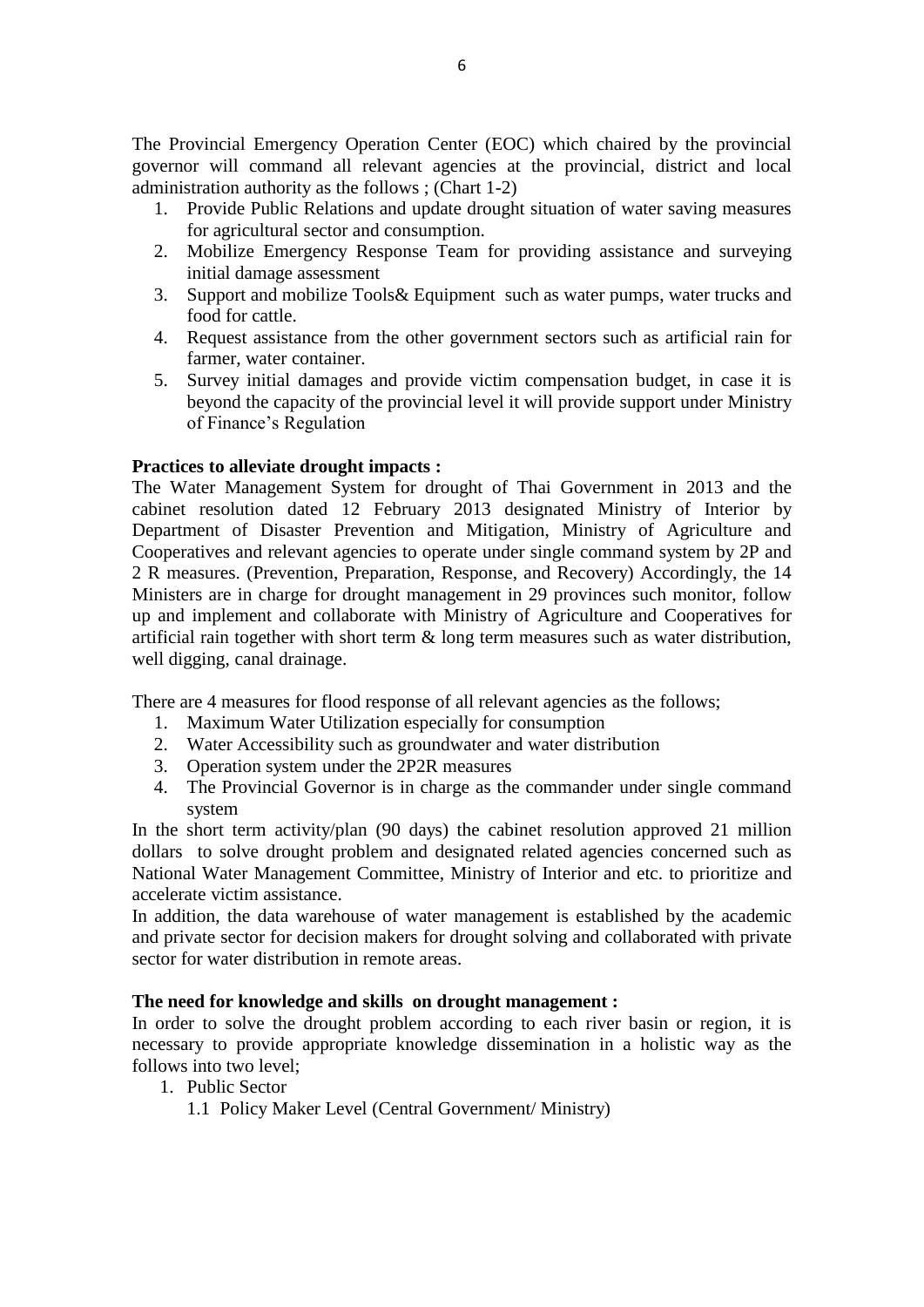The Policy Makers must have the sufficient database, information and resources in order have clear command and appropriate system to minimize least effects.

1.2 Operational Level (Department/ Province/ Local Authority)

The official in charge have enough knowledge regarding standard warning system especially for drought, victim assistance procedure which will be equitable and fairness, together with provide regular exercises/drills.

1.3 Household Level

People all walk of live must well prepare for water consumption during dry season and their agriculture farmland. Besides, the forest plantation, water preservation and public awareness are important factors for drought reduction.

In the conclusion, even drought is the significant problem and affects to agriculture and economic system such as agricultural products. Additionally, the government is also providing compensation budget. Therefore, Thailand has to resolve this problem to upgrade the livelihood urgently.

## **Author's name :**

Mr.Varat Mapraneat, Thailand, varatma05@gmail.com